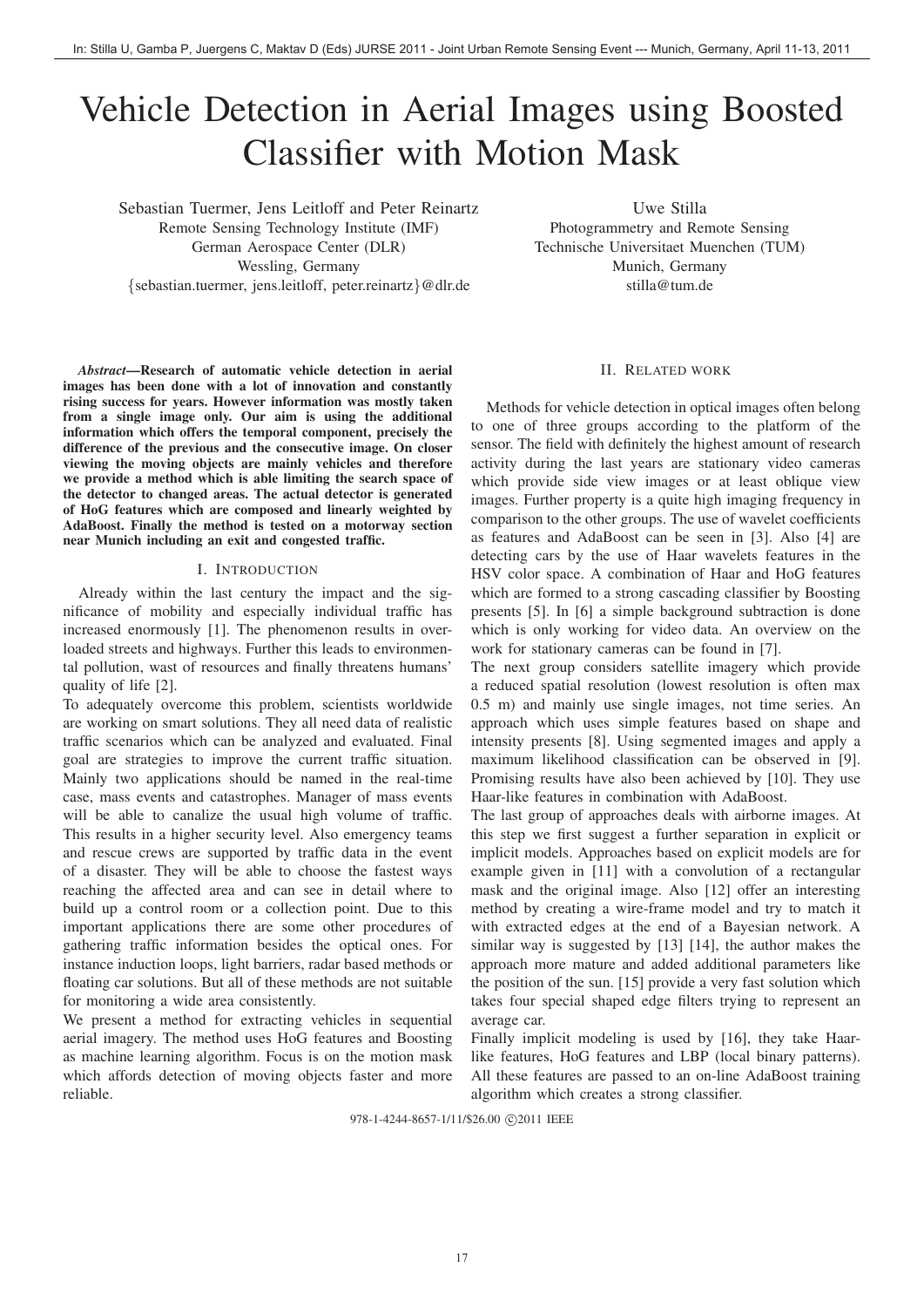

Fig. 1. Workflow

Another approach using aerial data and trying to have benefit of the temporal component, similar to our idea, is [17]. Their aim is not only the detection of cars but all moving objects. To realize this idea a three layer Markov random field model is introduced.

A comprehensive overview and evaluation of airborne sensors for traffic estimation can be found in [18] and [19].

#### III. METHOD

In general, the method is developed for airborne, high resolution frame camera systems with low imaging frequency. The workflow of our method is shown in Fig. 1. Following subsections give explanations to parts of the workflow or refer to related literature for detailed information.

## *A. Color Space*

For our purpose we decided to use a color space which is technically oriented. That means per definition the color space is a linear transformation of the RGB color space. The new color space is named I1I2I3 and meets, according to [20] and own tests, our requirements very well. Mathematically expressed the transformation is shown in Eq. 1:

$$
\begin{bmatrix} I1 \\ I2 \\ I3 \end{bmatrix} = \begin{bmatrix} 1/3 & 1/3 & 1/3 \\ 1/2 & 0 & -1/2 \\ -1/4 & 1/2 & -1/4 \end{bmatrix} \begin{bmatrix} R \\ G \\ B \end{bmatrix}
$$
 (1)

where R, G, B are the red, green, blue channels and I1, I2, I3 are the resulting channels of I1I2I3 color space model.

# *B. Motion Detection*

The idea of the motion mask is based on turning all available information to account which is delivered by our camera system. To reach that aim a usual way of motion detection is processing a difference image. A difference image shows all pixels which have changed in comparison to the other image. One possibility is to calculate the difference image with the current image and its background image. Unfortunately the problem is that we do not have an image without foreground objects.

A solution of this problem offers the use of three images and a subtraction of each [21]. In detail, we calculate the difference of the current image and the previous image, and the difference of the current image and the subsequent image as well. The two resulting difference images are linked with the Boolean AND. The approach expressed in formulas can be seen in Eq. 2 where the first difference image  $D_1$  is calculated [22]:

$$
D_1(t_1, t_2, x, y) =
$$
\n
$$
\begin{cases}\n1, \text{ if } |I_{I1}(t_2, x, y) - I_{I1}(t_1, x, y)| \\
+ |I_{I2}(t_2, x, y) - I_{I2}(t_1, x, y)| \\
+ |I_{I3}(t_2, x, y) - I_{I3}(t_1, x, y)| > d_{min} \\
0, \text{ else}\n\end{cases}
$$
\n(2)

where the functions of the images are  $I_{I1}(t, x, y)$ ,  $I_{I2}(t, x, y)$ and  $I_{I3}(t, x, y)$ . The parameter t is a discreet time whereas x and y are the position in the image for the three different channels I1, I2, I3 of the color space. The parameter  $d_{min}$  is a threshold which is necessary for excluding intensity changes of pixels due to camera noise, various illuminations or the different illustration geometry.

Subject to the condition that we have 3 consecutive images the next step is linking the two difference images which is depicted in Eq. 3:

$$
D_2(t_1, t_2, t_3, x, y) =
$$
\n
$$
\begin{cases}\n1, \text{ if } D_1(t_1, t_2, x, y) = 1 \\
\wedge D_1(t_2, t_3, x, y) = 1 \\
0, \text{ else}\n\end{cases}
$$
\n(3)

with  $D_1(t_1, t_2, x, y)$  difference image of previous and current image and  $D_1(t_2, t_3, x, y)$  difference image of current and consecutive image.

# *C. Features*

We use HoG features [23] to differentiate cars from other objects. The features are created by quantize gradient magnitudes to a histogram. The particular bin is chosen according to the gradient orientation. A detailed explanation of these features and how the feature extraction works can be found in [24].

## *D. Training*

The training creates the custom classifier. We pass the extracted features of more than 400 car samples to the machine learning algorithm. This algorithm is part of the Boosting group [25] [26] and is named Real AdaBoost. Boosting is a method which builds a strong classifier by a weighted linear combination of weak classifiers. In our case a weak classifier is a threshold applied on a feature which is able to classify more accurate than 50 percent object of interest or not object of interest. The procedure of weighting and re-weighting is graphically explained in Fig. 2. The formula of the composite strong classifier  $H$  can be expressed as Eq. 4 shows:

$$
H(X) = \mathbf{sign}(a_1 h_1(x) + a_2 h_2(x) + a_3 h_3(x)) \tag{4}
$$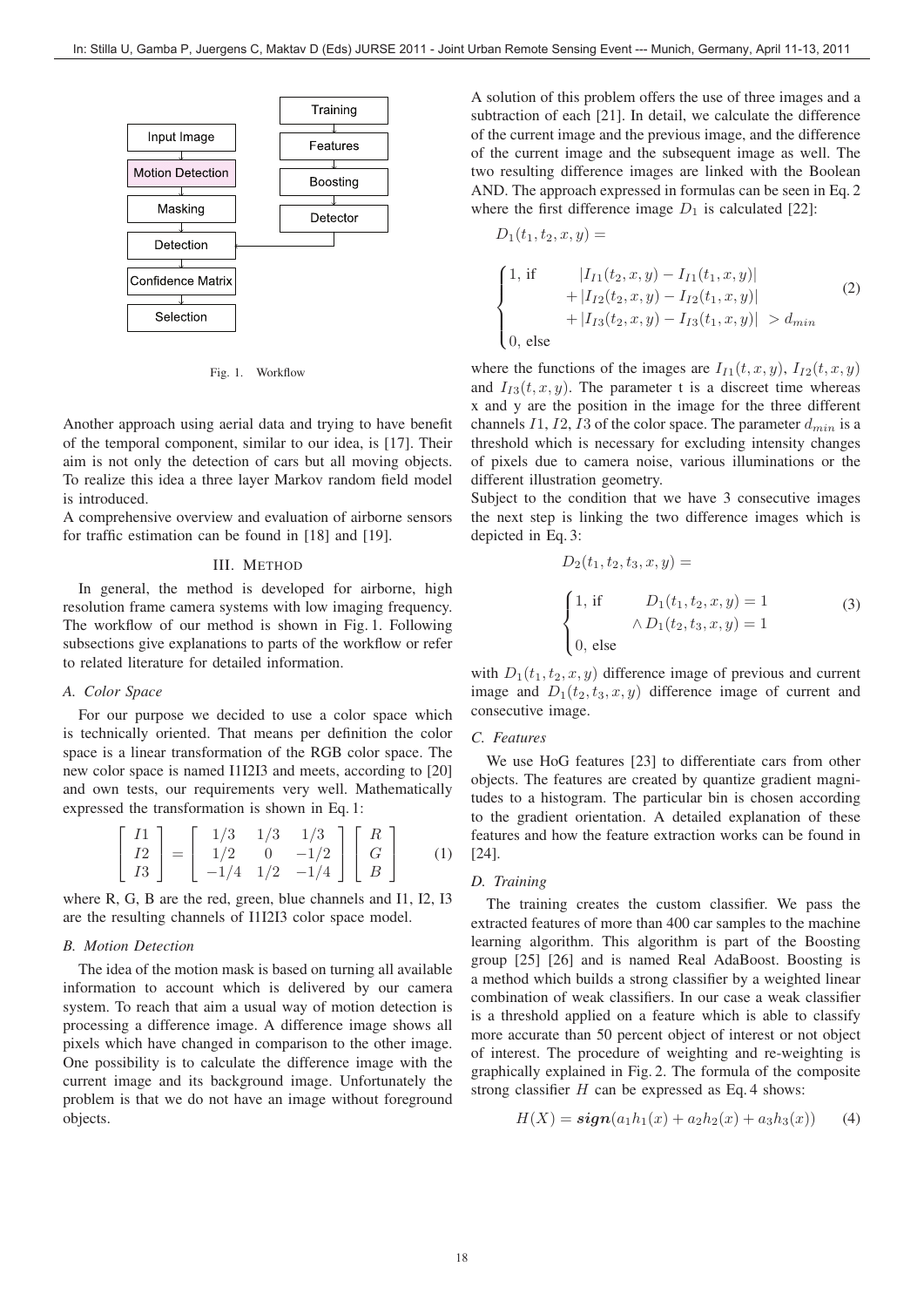

Fig. 2. Boosting Schema

where  $a_i$  are weightings and  $h_i$  are weak classifiers.

#### *E. Detection*

The detection is done by sliding the previously generated classifier over the masked image and apply it for the position of every pixel. The response of the classifier is a confidence value. The application of a threshold to the confidence matrix is sometimes necessary for adjusting the result to the respective requirement. On the one hand it could be useful to detect all cars in the image and accept false positives as consequence. On the other hand it could be necessary to obtain correct detections only and accept false negatives.

# IV. CAMERA SYSTEM

The utilized aerial data are acquired from the 3K camera system, which is composed of three off-the-shelf professional SLR digital cameras (Canon EOS 1Ds Mark II). These cameras are mounted on a platform which is specially constructed for this purpose. A calibration was done [27] to enable the georeferencing process which is supported by GPS and INS. The system is designed to deliver images with maximum 3 Hz recording frequency combined into one burst, which consists of 2 to 4 images. After one burst a pause of 10 seconds follows. Depending on the flight altitude a spatial resolution up to 15 centimeters (at 1000m altitude) is provided. The acquired images are processed on board of the plane in real time and the extracted information is sent without further delay to the ground station. The processing step includes ortho-rectification followed by car detection and tracking. The received data are ready to use for instantaneous analysis of the current traffic situation. For further information about the 3K camera system please refer to [28].

# V. EXPERIMENTAL RESULTS

The experimental results are based on the image sample (Fig. 3) which is imaged at time  $t_1$  according to the preceding remarks (Sec. III-B). The result of applying Eq. 2 can be seen in Fig. 4 and Fig. 5. The manual chosen threshold  $d_{min}$ amounts 30. Next step with Eq. 3 leads to Fig. 6 and we received our final motion mask. The remaining search space after applying the mask is depicted in Tab. I. Finally the result of the entire detection method shows Fig. 7. Where detections of moving vehicles are marked with red rectangles.



Fig. 3. Original 3K image sample



Fig. 4. Difference image of image  $t_0$  and  $t_1$ 



Fig. 5. Difference image of image  $t_1$  and  $t_2$ 



Fig. 6. Boolean AND of the two difference images



Fig. 7. Result of the detector applied with motion mask